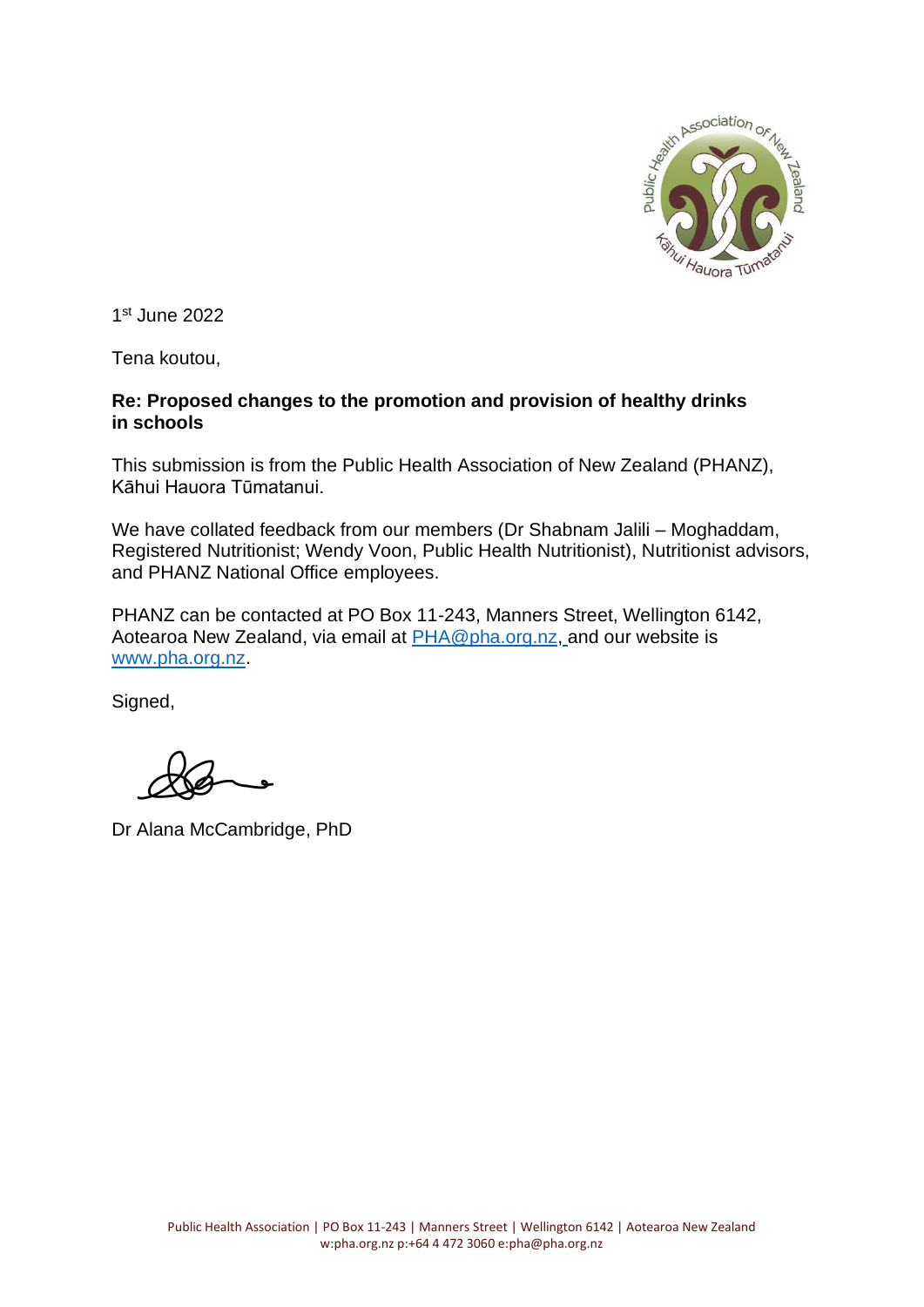



Discussion document: Proposed changes to the promotion and provision of healthy drinks in schools

# **We are seeking your views on the promotion and provision of healthy drinks in schools**

### **Overview**

The promotion of healthy food and drink in schools improves children's behaviours around what they eat and drink at school and at home. Eating habits developed at a young age shape a person's ongoing approach to healthy eating and drinking through to adulthood, so it's important to promote the benefits of healthy eating and drinking during children's early development.

The National Administration Guidelines (NAGs) set out the Government's administrative requirements for State school boards.<sup>1</sup> NAG 5(b) guides school boards to promote healthy food and nutrition for all students. Since 2009, the Ministry of Health has been working with schools to encourage the voluntary adoption of healthy eating and water-only policies.<sup>2</sup>

From 1 January 2023, all NAGs, including NAG 5(b), will no longer be in effect in the legislation, because of some changes we're making to how schools do their planning and reporting. We are currently looking at transferring the NAG requirement relating to nutrition and healthy eating into a new Regulation made through the Education and Training Act 2020.

The introduction of new Regulations also provides an opportunity to strengthen the requirements so that schools can provide healthy drinks only. This would bring schools in line with the healthy drinking standards in the Ka Ora Ka Ako Healthy School Lunches programme, and existing guidance from the Ministry of Health's Healthy Active Learning programme.

We plan to bring the Regulations into force from the end of this year, before the NAGs stop having effect.

This discussion document presents the government's preferred option and two other options we have considered that we'd like your feedback on.

#### **Question 1:**

**In what capacity are you providing feedback? For example, are you responding as a parent, student, organisation, principal, teacher, or other interested person? Please specify your role and, if applicable, the type of school you work in.** 

The Public Health Association of New Zealand (PHANZ) is a national association with members from the public, private, and voluntary sectors. Our vision is 'Hauora mō te katoa – oranga mō te Ao' or 'Good health for all – health equity in Aotearoa'. We advocate for the health of all New Zealanders. We are providing feedback as an organisation that includes parents, public health experts, and nutritionists. Members in our organisation may also be providing feedback individually.

<sup>1</sup> 'State' schools include: ordinary State schools, designated character schools (including Kura Kaupapa Māori),

State integrated schools, specialist schools and distance schools.

 $<sup>2</sup>$  Schools that have water-only policies only allow water and plain, low-fat milk to be permitted on-site.</sup>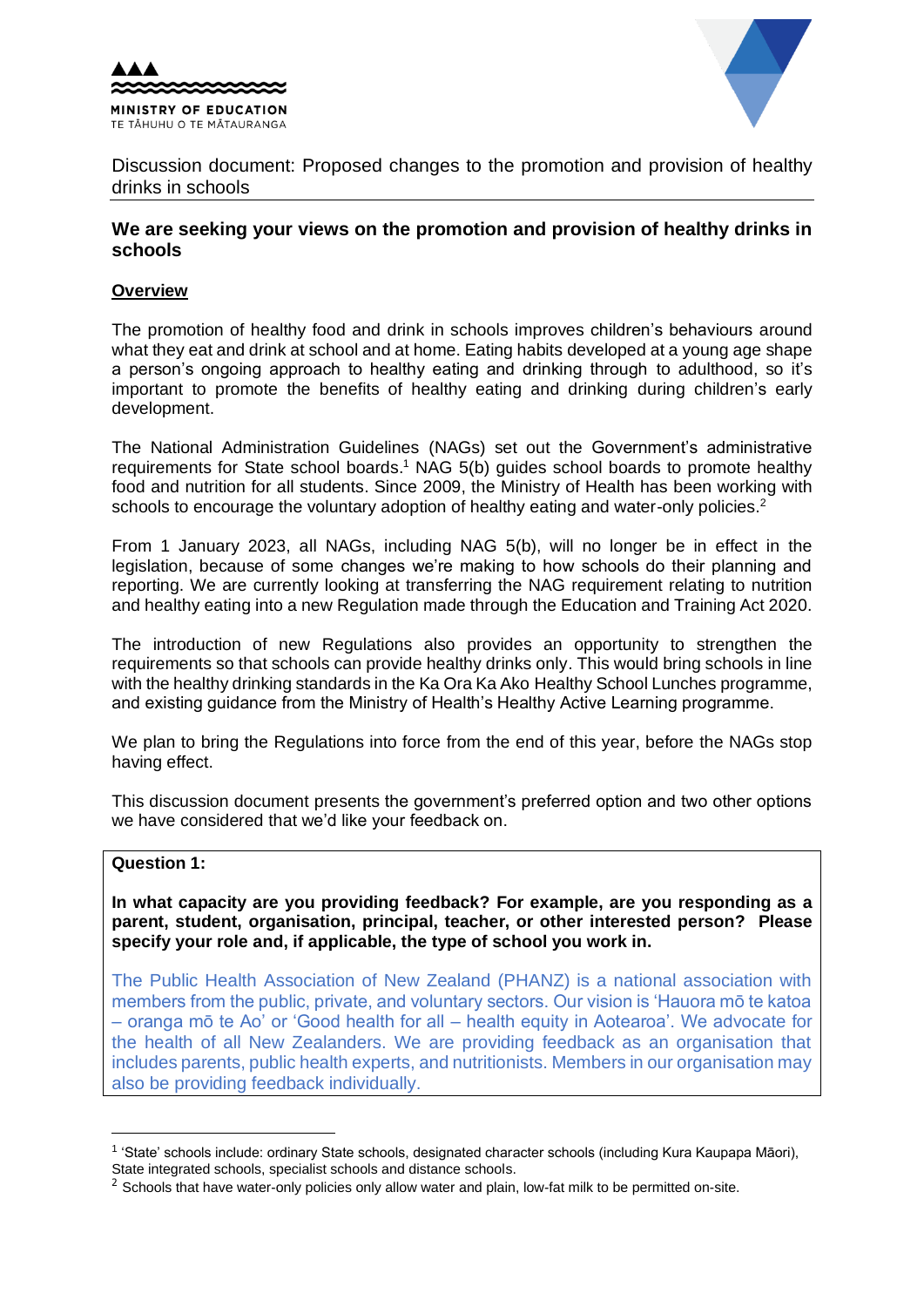### **Problem definition/opportunity**

*New Zealand students in primary schools experience high rates of decayed, missing or filled teeth and sugar sweetened beverages are a significant contributor.*

Research in New Zealand has highlighted 'free sugars' as contributing significantly to high rates of obesity, poor oral health, diabetes and other health-related diseases.<sup>3</sup> The consumption of free sugars in sugar sweetened beverages now contributes to 26% of the total sugar intake of children.<sup>4</sup> Studies conducted by the Environmental Health Indicators New Zealand (EHINZ) note that dental decay is now the most common disease reported among children in New Zealand.

The government has committed, through the Child and Youth Wellbeing Strategy, to ensure that children have the best possible health as a foundation for wellbeing. Long-standing structural and historic inequities in New Zealand society have disadvantaged particular groups, which has resulted in Māori and Pacific children being over-represented in these figures.

The Ministry of Health's Health Survey found that Māori children were more likely to consume sugar sweetened beverages than non-Māori children. Between 2002 and 2016, Māori children in Year 8 were significantly more likely to suffer from decayed, missing, or filled teeth than their non-Māori peers.<sup>5</sup> In 2018/2019, Pacific children aged 1-14 years were nearly twice as likely as non-Pacific children to have had teeth removed due to decay, an abscess, infection or gum disease in the past 12 months.<sup>6</sup>

#### **Question 2:**

### **Do you agree with our view of the problem? If not, why not?**

#### **What other problems, if any, do you think should be taken into consideration in assessing options?**

We don't agree with the narrow view of the problem provided in the discussion document. Tooth decay among New Zealand children due to consumption of sugar-sweetened beverages is only one of the myriad of problems that occur as a result of unhealthy food environments in childhood and adolescence. The problem is actually much broader as sugary drinks are associated with increasing the risk of obesity and development of noncommunicable diseases such as type 2 diabetes mellitus, hypertension, dyslipideamia, inflammation, gout, fatty liver disease, cardiovascular disease, as well as mental health issues such as stigmatization, depression and anxiety. The New Zealand Health Survey 2020/21 has shown that the rate of obese children aged 2 - 14 years has increased by 9.5%, most prevalent in the Pacific (35.3%) and Māori (17.8%) children. It also found that children living in the most socioeconomically deprived areas were 2.5 times as likely to be obese as children living in the least deprived areas. The State of World's Children 2019 report by UNICEF has shown that New Zealand had the second highest prevalence of overweight children 5 -19 years (UNICEF, 2019). Therefore the absence of healthy food

 $3$  Free sugars are defined by the World Health Organisation as monosaccharides and disaccharides added to food by both the manufacturer and consumer, including sugars naturally present in honey, syrups, and fruit juice. <sup>4</sup> Sundborn et al, "New Zealand's growing thirst for a sugar-sweetened beverage tax", New Zealand Medical

Journal, 2015.

<sup>5</sup> Ministry of Health, WAI 2575 Maori Health Trends Report, 2019.

<sup>6</sup> Health Quality & Safety Commission New Zealand: Bula Sautu report - Pacific health in the year of COVID-19, 2021.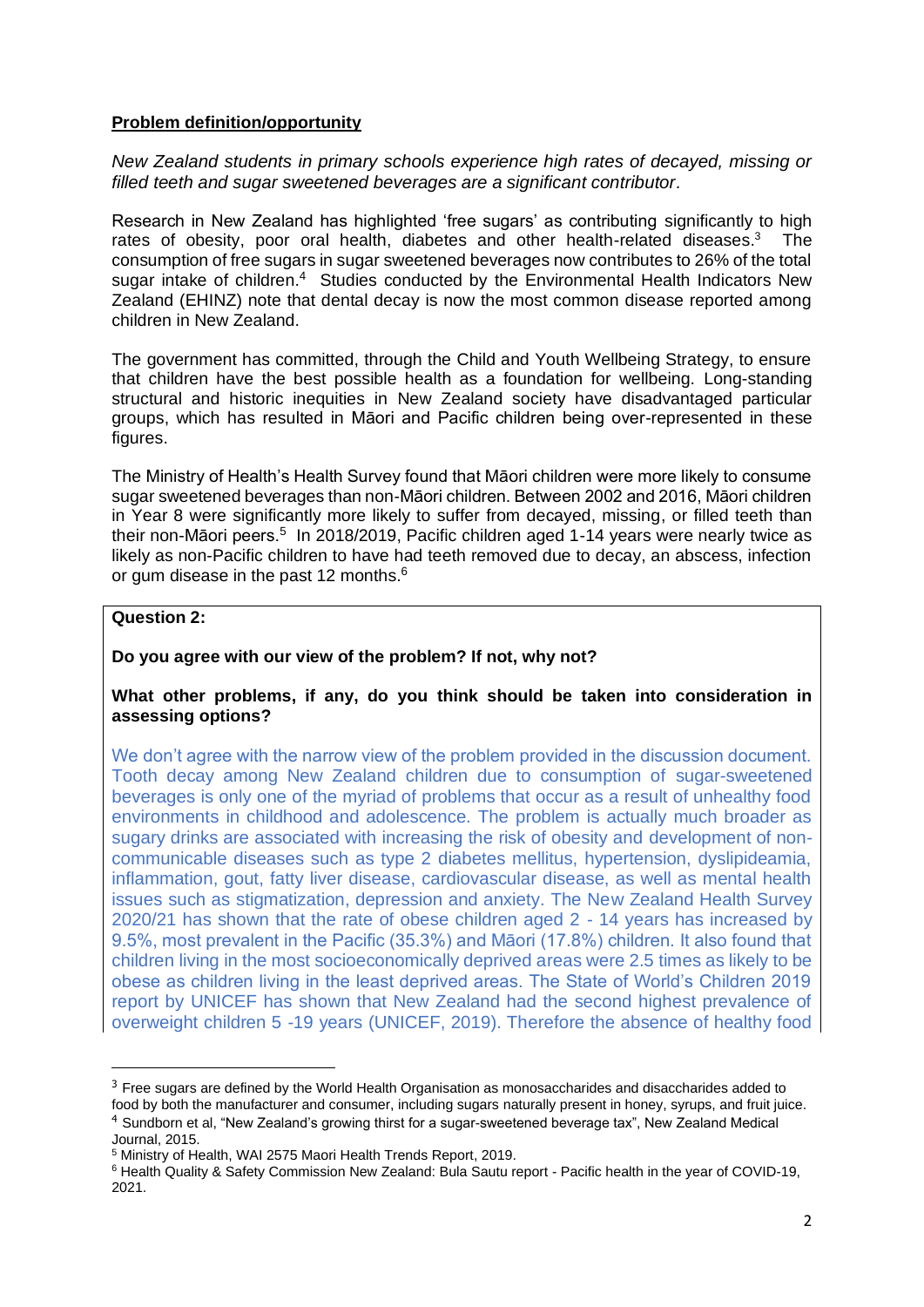and drink regulations and unhealthy food environments in schools are putting our tamariki at risk of harm and setting them up for an unhealthy future.

The discussion document also misses several important opportunities.

(1) The document doesn't include a narrative that can demonstrate Government obligations under Te Tiriti that include addressing health inequalities and supporting tamariki hauora. By keeping Te Tiriti central along with the wider health implications of unhealthy food and drink in schools, it will be clearer to see why it is important for everyone to play their part and have strong policy in this area. If forgotten, continued breaches of Te Tiriti will be evident by allowing schools to feed tamariki Māori unhealthy food and drinks, thereby, limiting the ability of students to achieve Pae Ora (Ministry of Health, 2022).

(2) All children, no matter what age, deserve to be educated in a healthy environment. We strongly believe that healthy food and drink policies should be applicable to early childcare settings, primary school, Kohanga Reo, Kura Kaupapa, and secondary schools – leaving no gaps in a child's care or education. In the Under 5 Energize programme in the Waikato positive messages in early childhood centres around water and milk as the best drinks were associated with less visible dental decay than seen in comparable centres not receiving positive messages (Rush et al., 2017). We have the opportunity to teach children and role model healthy nutrition from the outset.

(3) Although the discussion document mentions the result of structural health inequities and how they have disproportionately affected Māori and Pacific children compared to non-Māori/non-Pacific. The objectives lack an equity focus and thus the opportunity to address inequities. Without policy that aims to address structural inequities and prioritise equity, the status-quo will remain and Māori and Pacific children will continue to be disadvantaged.

(4) As outlined above, the problem provided in this discussion document narrowly focuses on sugary drinks only and misses the opportunity to look holistically at food/kai and the whole food environment at schools. Regulations on only part of a child's intake will not have the optimal effect on health and hauora.

(5) There is also the opportunity to think about sustainability, food sovereignty, and the environmental impact of our food and drinks. Both in terms of the food/drink options, packaging, and disposal of waste. Schools can be role model organisations for sustainability, by taking into consideration the health of our planet as well.

#### References:

UNICEF (2019) The State of the Worlds Children 2019. Children, Food and Nutrition: Growing well in a changing world. UNICEF, New York

Ministry of Health (2022). He Korowai Oranga. https://www.health.govt.nz/our-work/populations/maori-health/he-korowai-oranga

Rush, E., Obolonkin, V., Young, L., Kirk, M., & Tseng, M. (2017). Under 5 Energize: tracking progress of a preschool nutrition and physical activity programme with regional measures of body size and dental health at age of four years. Nutrients, 9(5), 456.

### **Objectives**

Our proposed objectives for these new Regulations are:

- All students continue to receive positive education on healthy food and nutrition
- Schools model healthy drink consumption behaviours for children at a young age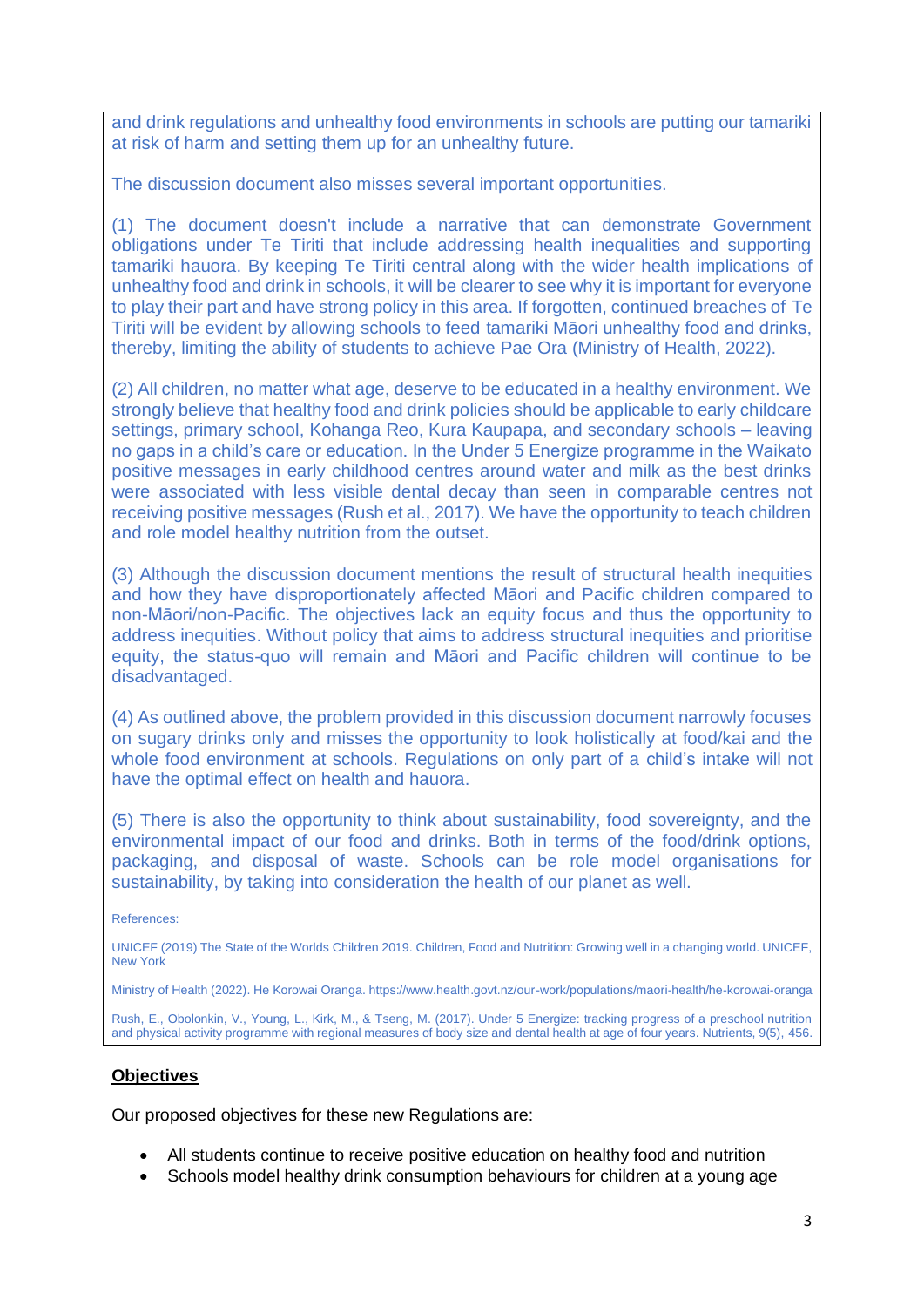• The Regulations are reasonable and fit for purpose in all schools.

# **Question 3:**

# **Are these the right objectives? Can you think of any others to add?**

The proposed objectives should be strengthened if we are to truly put the health of all children at the centre of this policy.

We recommend that the objectives be amended to specify that the Regulations:

(1) will be best-practice evidence-based recommendations

- (2) will uphold Te Tiriti obligations and Kaupapa Māori views
- (3) will aim to address health inequities facing those most disadvantaged
- (4) will aim to role-model sustainable food and drink choices

Some ambiguities we need further clarification on are;

(1) What does 'positive education' entail? Who will be responsible for developing and providing the educational materials and delivering them? Will they be culturally appropriate?

(2) What auditing processes will be done to measure the impact of these Regulations?

### **Options analysis**

We have identified three options that we'd like to get your feedback on. These are:

- **Option 1:** replace the existing NAG 5b with a duty in Regulations for all schools and kura to promote healthy food and nutrition, and a duty on all schools with students in years 1-8 to only supply healthy drinks to year 1-8 students.
- **Option 2**: replace the existing NAG 5b with a duty in Regulations and place an additional duty on all schools (primary and secondary) to only provide healthy drinks.
- **Option 3**: replace the existing NAG 5b with a duty in Regulations to promote healthy food and nutrition with no additional duties on school boards regarding the provision of healthy drinks.

Option 1 is our preferred option, and what we're proposing to do, but we're keen to get your feedback on all of them. The options are explained in more detail on the following pages, along with specific questions.

# **Question 4: Are there any other options that you think should be considered?**

We think a fourth option should be considered which would extend Option 2 to regulate **food and drinks** in **all school settings (early childcare, primary and secondary, Kohanga Reo, Kura Kaupapa)**. Educating and promoting healthy eating and drinking habits from early childhood right through to secondary school will help children to follow a healthier lifestyle later in adulthood with reduced risk of health issues. Regulation of both food and drink within the school environment across all age groups will achieve the best outcomes for Māori and Pacific children.

We also recommend promoting sustainable food practices. For example, reducing food packaging and appropriate disposal of food and drink packaging and organic waste. All schools should promote the use of reusable water bottles and this should be facilitated by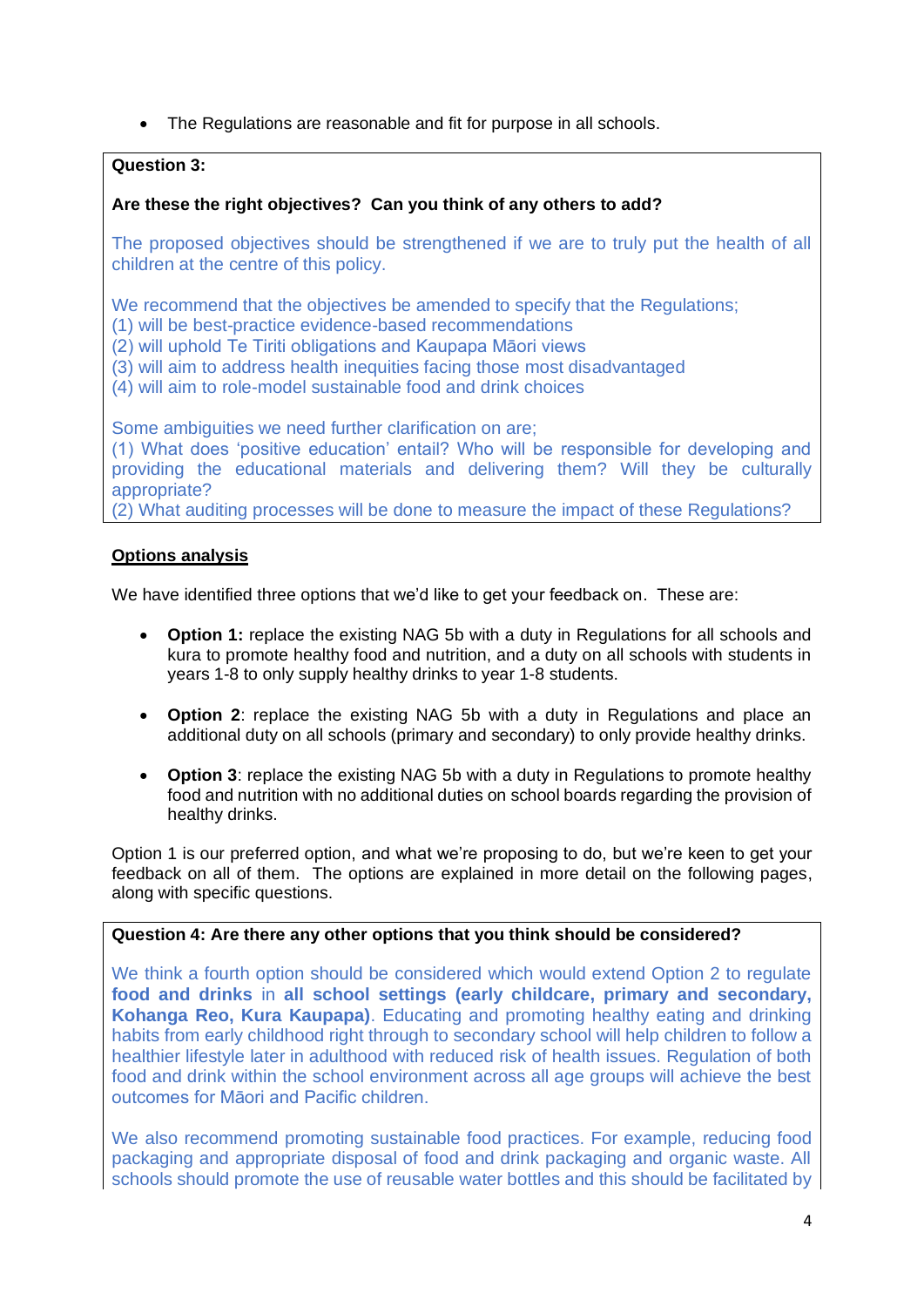the Government. The Government should equip all schools with good quality water filters that are designed to fill reusable water bottles. This would make drinking water at school the easiest, cheapest, and most sustainable option. Sustainable food practices also include prioritising a plant-based diet, minimising meat consumption, and sourcing food/produce locally.

# **Definition of 'healthy drinks'**

For options 1 and 2, 'healthy drinks' are defined as:

- Plain, unflavoured water;
- Reduced or low-fat milk; and
- Unsweetened reduced or low-fat plant based milks (e.g. soy, rice, almond, oat) with added calcium and vitamin B12.

This is consistent with the Ministry of Health's existing guidance on healthy drinking in schools, and the guidelines for the Ka Ora Ka Ako free lunches programme.

**Question 5: Do you agree with this definition of healthy drinks? Are there any other drinks you think should be allowed, or any included in this definition that shouldn't be? If so, what are your reasons for including or excluding these drinks?**

We recommend that the definition provided should be slightly amended.

While reduced or low fat milk is preferable, standard milk is also acceptable for schoolaged children and it is also cheaper. The saturated fat in milk is a very small amount. ~2 g/100 mL and for growing children this may be necessary as a source of energy and fat soluble vitamins. There is a concern about the protein content of plant based milk and they should not be considered a good source of protein even if B12 and Calcium are added as the protein quality and quantity is much less than milk. Further consideration should be given to the environmental footprint of food/drink options (e.g., [dairy relative to plant-based](https://ourworldindata.org/environmental-impact-milks)  [milk production\)](https://ourworldindata.org/environmental-impact-milks) and the affordability of the options provided.

Instead we think the definition of 'healthy drinks' should be:

- Plain, unflavoured water;
- Plain, unflavoured dairy milk;
- Plain, unflavoured and unsweetened plant-based milks (e.g. soy, rice, almond, oat)

### **Why not regulate healthy food?**

Regulation of school-level provision of healthy food and drink is common practice in other OECD countries, with some going as far as specifying percentages of micronutrients (such as zinc and iron) that should be provided. However, regulating food standards and/or nutritional requirements for the food provided in schools would not be possible to roll out nationally before 1 January 2023.

In the first instance, regulating the provision of healthy drinks is simpler to implement and makes a difference to schools and students. This is because water is the healthiest drink humans can consume. No other drinks are as good at hydrating your body while also being good for your oral health.

The same cannot be said for food. Fruit is good for you, but only eating fruit is not. A healthy diet requires a balance of different food types and getting this right in Regulations, while accounting for specialist diets and allergies, takes time. For this reason, we are not proposing healthy food regulation as part of these changes.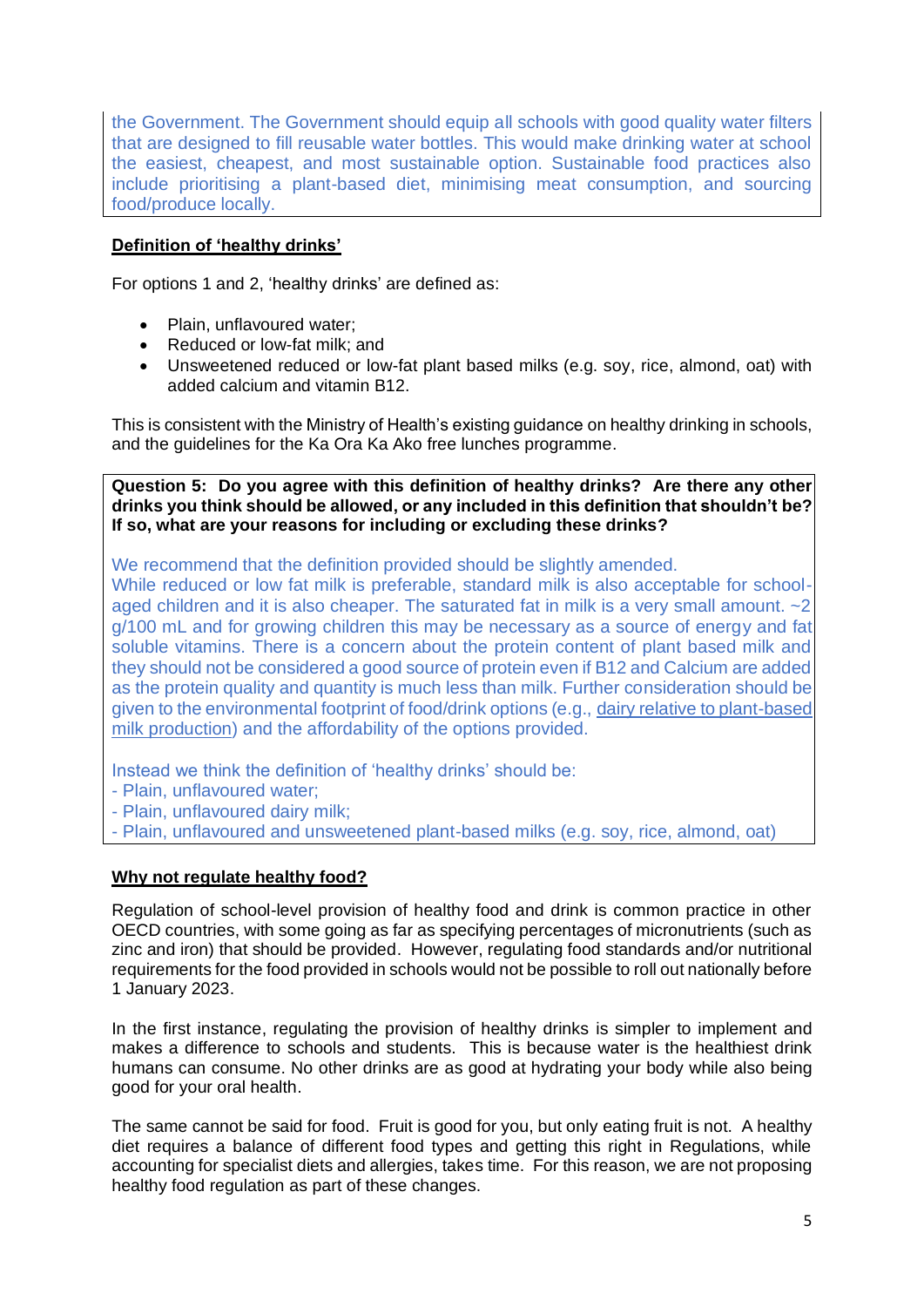#### **Option 1: replace the existing NAG 5b with a duty in Regulations for all schools and kura to promote healthy food and nutrition, and a duty on all schools with students in years 1-8 to only supply healthy drinks to year 1-8 students**

For option 1, when we say 'primary schools', we mean:

- full primary schools
- contributing primary schools
- area and composite schools
- intermediate schools.

Approximately 110 secondary schools comprise some primary school-aged children (usually in Years 7 and 8). Applying the Regulation to primary school-aged children in these settings may make it difficult for these schools to adopt a whole-school approach to healthy drinking. For example, the children in Year 8 would not be allowed to purchase drinks from a vending machine, but children in Years 9-13 would. We are therefore seeking feedback on the impact for these schools of a requirement to only provide healthy drinks to year 1-8 students.

Similarly, approximately 170 area and composite schools comprise both primary and secondary school-aged children, but in many cases, the schools contain a majority of primary school children and some secondary school-aged children. Because most of these schools contain a majority of primary school children, we are proposing to include these schools within the requirement to only provide healthy drinks to year 1-8 students. We'd like to hear your feedback on the impacts for these area and composite schools.

The benefits of healthy drink policies are the same for secondary schools as they are for primary schools. However, we know that the earlier in a child's development we can encourage healthy habits, the better. So in the first instance, we are proposing to start with a duty on primary schools to only supply healthy drinks, though we recognise that some primary schools may require additional time to move towards a full healthy drinking policy.

There are different circumstances in secondary schools compared to primary schools regarding provision of drinks. In particular, fewer secondary schools already have healthy drinking policies compared to primary schools, and canteens and tuck shops are more prevalent in secondary school settings. More work needs to be done to understand the challenges that secondary schools would face in implementing this policy.

For the reasons above, this is our preferred option.

**Question 6: Can you think of any difficulties primary schools might have in only providing healthy drinks? Would a 'lead-in' period be helpful for schools to transition to the new duty?**

**If you are an area and/or composite school, are there particular difficulties you may face implementing this duty?** 

There is a duty of care to provide supportive environments for children. Children need to be protected from the harmful effects caused by a poor diet. We think a 'lead in' period is not necessary for implementation of a healthy drinks only policy. Consideration for a lead in period would however be warranted if the regulations were to extend to healthy food as well. By not including food regulations as well as drinks you are likely to undermine the health-based messages and education provided in the curriculum. Therefore, we recommend that regulations are put in place for food and drinks within the school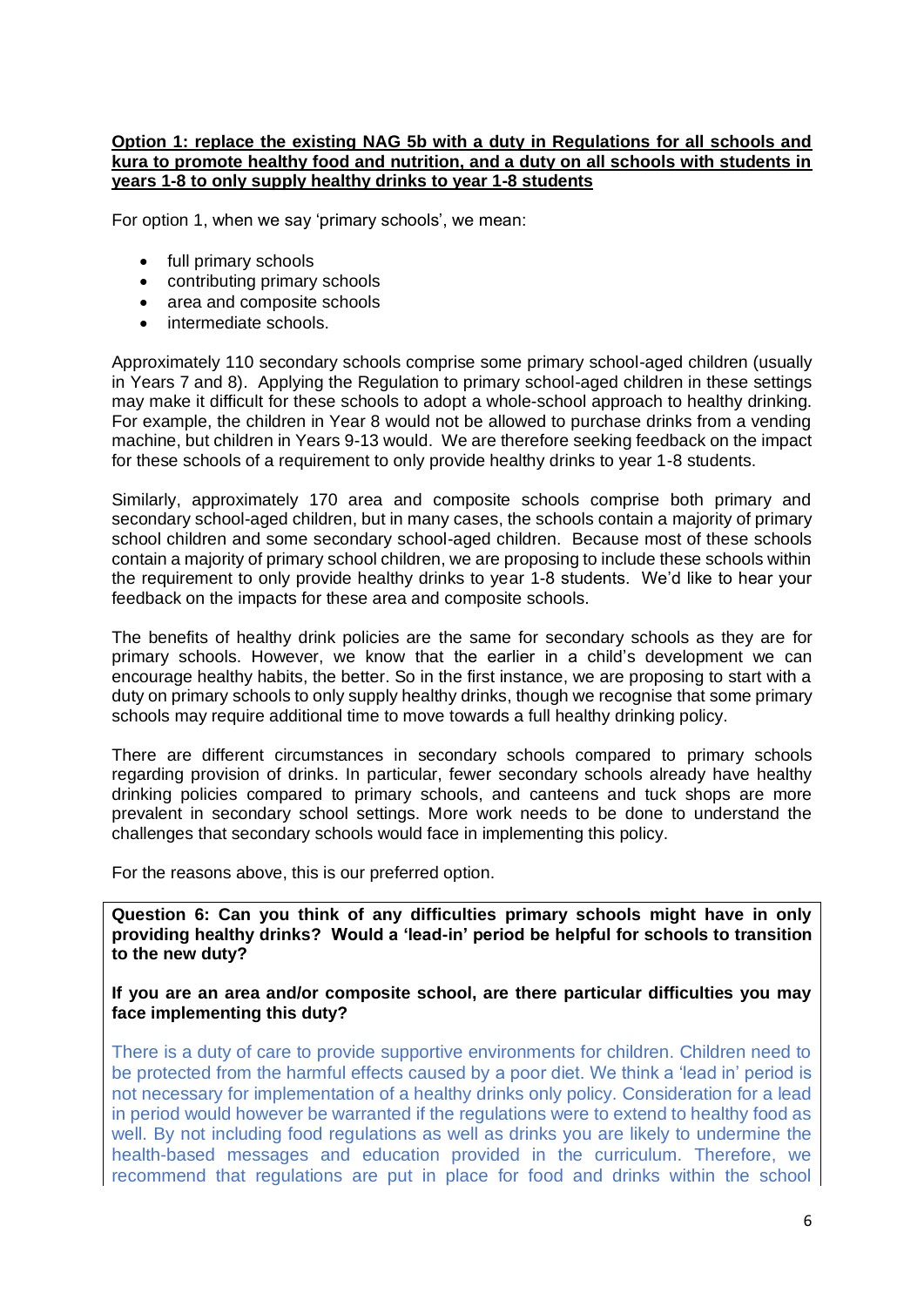environment, and that the drink regulations be implemented immediately (including the installation of water filters for encouraging use of reusable bottles), while a lead in period be allowed for regulations on healthy and sustainable food options.

### **Option 2: replace the existing NAG 5b with a duty in Regulations, and place an additional duty on all schools (primary and secondary) to only provide healthy drinks**

According to a 2016 University of Auckland survey, of the 819 schools sampled, 67.5% of primary and 23.3% of secondary schools with a school food service (e.g. canteen or lunch order system) offered only milk and water as beverage options7. It is unclear however, from the data available, exactly how many schools have a healthy drinking policy in 2022.

Healthy drinking is beneficial to children. Avoiding sugary, carbonated drinks is good for a child's general health, dental hygiene, concentration, school behaviour and educational outcomes. Schools that have voluntarily implemented water-only policies have seen that it benefits teaching and learning as well as student health and wellbeing.

By making sure schools promote healthy eating and nutrition, and that schools also refrain from providing unhealthy drinks in all circumstances, healthy consumption messages remain consistent, and learners are more likely to 'buy-in' to the messages they are being taught if the school itself models those behaviours.

We are seeking feedback from schools about the impact of introducing a new duty on school boards of primary and secondary schools to only provide healthy drinks. For example, we don't know if some schools have catering contracts with unhealthy drink suppliers that will exceed the introduction date of the Regulations in October 2022. If a school is not able to easily withdraw from such a contract, they may be left with a large supply of drinks which they are then unable to sell.

**Question 7: Can you think of any benefits and/or challenges that secondary schools would face in meeting a new legal duty to only provide healthy drinks?**

The benefits of having healthy food and drink regulations in secondary schools by far outweighs any of the challenges. If you are to put children's hauora at the centre of this policy then the inconvenience that some schools may face due to ending contracts with unhealthy drink suppliers and the reduction of fundraising through vending machine contracts is a spurious argument. Economically the huge cost involved with treatment of health issues (such as ≈\$33 million for decayed teach and extraction under general anaesthesia among 8,400 in year 2021) are highly related to consumption of sugary drinks and processed, low-nutrient foods and therefore is a reason to keep the date of the Regulation to Oct 2022. Our tamariki are being exposed to sugary, carbonated, and even highly caffeinated drinks that are negatively affecting their ability to learn and thrive. The time to act is now.

### **Option 3: replace the existing NAG 5b with a duty in Regulations to promote healthy food and nutrition with no additional duties on school boards regarding the provision of healthy drinks**

Option 3 would continue the current requirement all State school boards have been subject to since 2009.

<sup>7</sup> For this survey, 'primary schools' included full primary and intermediate schools, 'secondary schools' included secondary and composite schools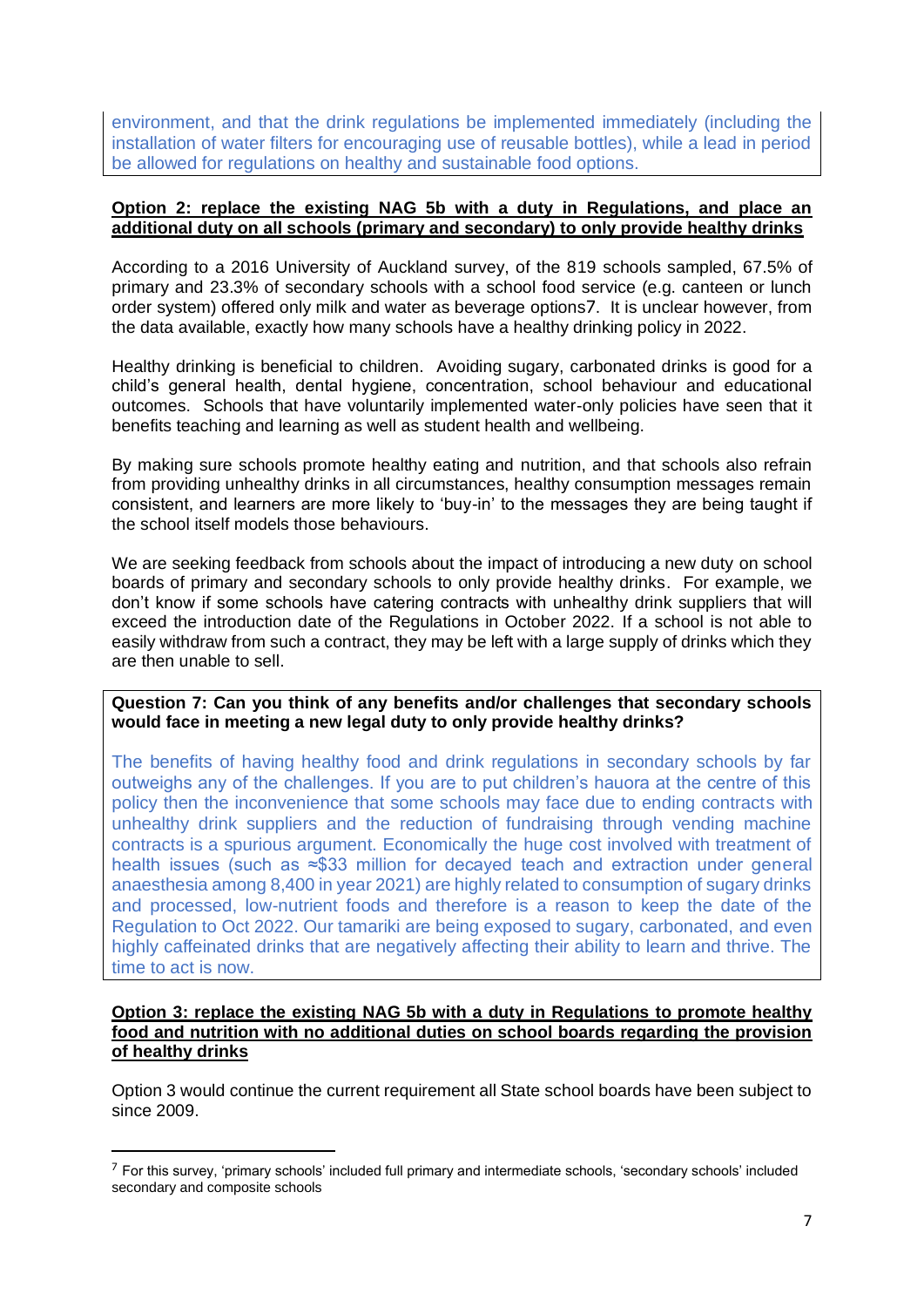School-level promotion of healthy food and nutrition is proven to be effective in improving children's attitudes and behaviours towards the food and drink they consume at school, and at home. Eating habits established at a young age significantly impact a person's ongoing approach to healthy eating and drinking throughout their life. That's why it is important to establish healthy habits and patterns in the early stages of children's development.

A school's promotion of healthy food and nutrition is undermined where the school also actively provides unhealthy food and drink. Whole-school approaches to healthy eating and drinking, where the educational messages are underpinned with consistent messaging from the school itself, have been found to be more effective in influencing students' healthy food and drink choices.

If we didn't replace the existing requirement under NAG 5b to promote healthy eating and food, there is a possibility that some schools may choose not to do so. However, under this option, schools could continue to promote healthy food and nutrition while also providing unhealthy food and drinks to their students.

**Question 8: Do you agree that we should replace the current guidance to promote healthy food and nutrition with Regulations that require school boards to continue doing this? Please explain the reasons for your agreement or disagreement.**

The guidance given to promote healthy food and nutrition should be replaced with regulations that will support the school environment to be a role-model for healthy food and nutrition. Voluntary policies are not as effective as government-led policies in reducing the consumption of unhealthy food and drinks (Ashfin et al., 2015). We also believe that regulations makes it easier for school boards to action the changes that need to be happen. In our members experience with Project Energize, principals, school boards and teachers welcomed the ability to be able to say "this is the rule" rather than having to defend and justify their actions to those that oppose it.

Reference:

Afshin A, Penalvo J, Del Gobbo L, Kashaf M, Micha R, Morrish K, et al. (2015) CVD Prevention Through Policy: a Review of Mass Media, Food/Menu Labeling, Taxation/Subsidies, Built Environment, School Procurement, Worksite Wellness, and Marketing Standards to Improve Diet. Curr Cardiol Rep

### **Circumstances where the duty will not apply**

Under options 1 and 2, we recognise that it may not be appropriate to apply this duty under all circumstances. There may be some exceptions for infrequent events that many people would consider to be reasonable.

- At any school event to mark any religious or cultural occasion (for example, communion, pōwhiri);
- For any drinks consumed as part of the curriculum (for example, using fruit grown at school to make a drink in a cooking class);
- For any drinks provided as part of any medically prescribed dietary requirements;
- In any school in an area where a boil water notice is currently in effect.

We want to ensure that students are drinking healthy drinks as part of their everyday habits, but also want to make sure the new duty is reasonable and accounts for the realities of school life. We'd like your feedback on whether you think there are other circumstances – such as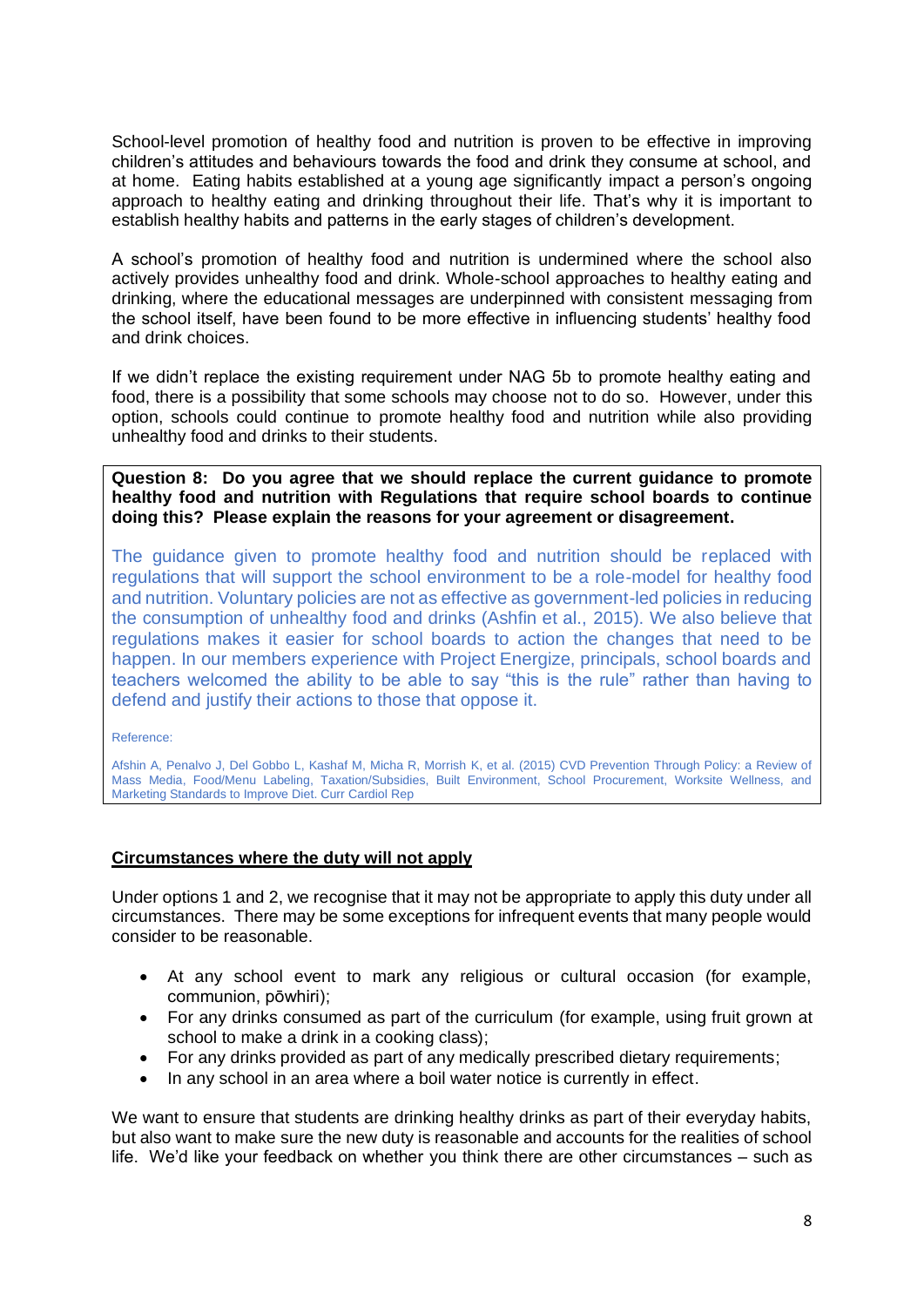school discos, school fairs and galas – where it would be reasonable to not apply the duty to only provide healthy drinks.

# **Question 9: What do you think about these circumstances? Are any of them unnecessary?**

### **Can you think of any other circumstances where it would be reasonable to not have the duty? If so, why?**

Careful consideration needs to be given to any exemptions as you are at risk of undermining the health-based messages. For the duty to be successful it has to be clear, and there should be limited exceptions. The school should act at all times as a role-model organisation/environment for the students and must put children's health in the centre of all decisions. If the school understands that as their obligation, they can then be trusted to make decisions on particular exemptions to the duty.

Our feedback on the specific exemptions provided in the discussion document are;

At any school event to mark any religious or cultural occasion (for example, communion, pōwhiri) there must be a range of options and the healthy option should be the easy option to choose. These events should be infrequent (i.e., only special occasions, once a term).

• For any drinks consumed as part of the curriculum (for example, using fruit grown at school to make a drink in a cooking class) would be acceptable given it was for educational purposes and happened infrequently throughout the year.

• For any drinks provided as part of any medically prescribed dietary requirements such as diabetic children or anorexia would be acceptable.

• In any school in an area where a boil water notice is currently in effect we would expect that bottled water be provided to the students.

Selling unhealthy food and drinks as fundraisers for the school should also no longer be allowed. It is contradictory to the healthy food curriculum and does not model the healthy nutritious environment we want to see in our schools and also in our homes. For example, parents of children in our organisation have been tasked with selling chocolate or pies to fundraise for schools. This should not be allowed and schools should think of better ways to fundraise.

# **Monitoring and compliance**

It is important to note that the proposed new duty for options 1 and 2 to only provide healthy drinks only applies to school boards. **The duty would not apply to parents of students in that school**, who could still choose to provide unhealthy drinks to their children to take to school.

However, schools could go further than the Regulations by putting in place a school policy which stopped children from bringing unhealthy drinks into school, so long as they consult with their school community and parents can access a written version of the policy on request.

We know from a 2016 Auckland university survey, that a majority of primary school boards that submitted a response had already introduced a healthy drinks policy themselves. Given this, we're proposing to have a light-touch compliance approach to the new duty. This means that if we receive complaints from parents, students or other agencies saying that a school is in breach of the duty, the local regional office would get in touch to find out why. We are not proposing any formal sanctions for failure to comply with the duty. We think this is a